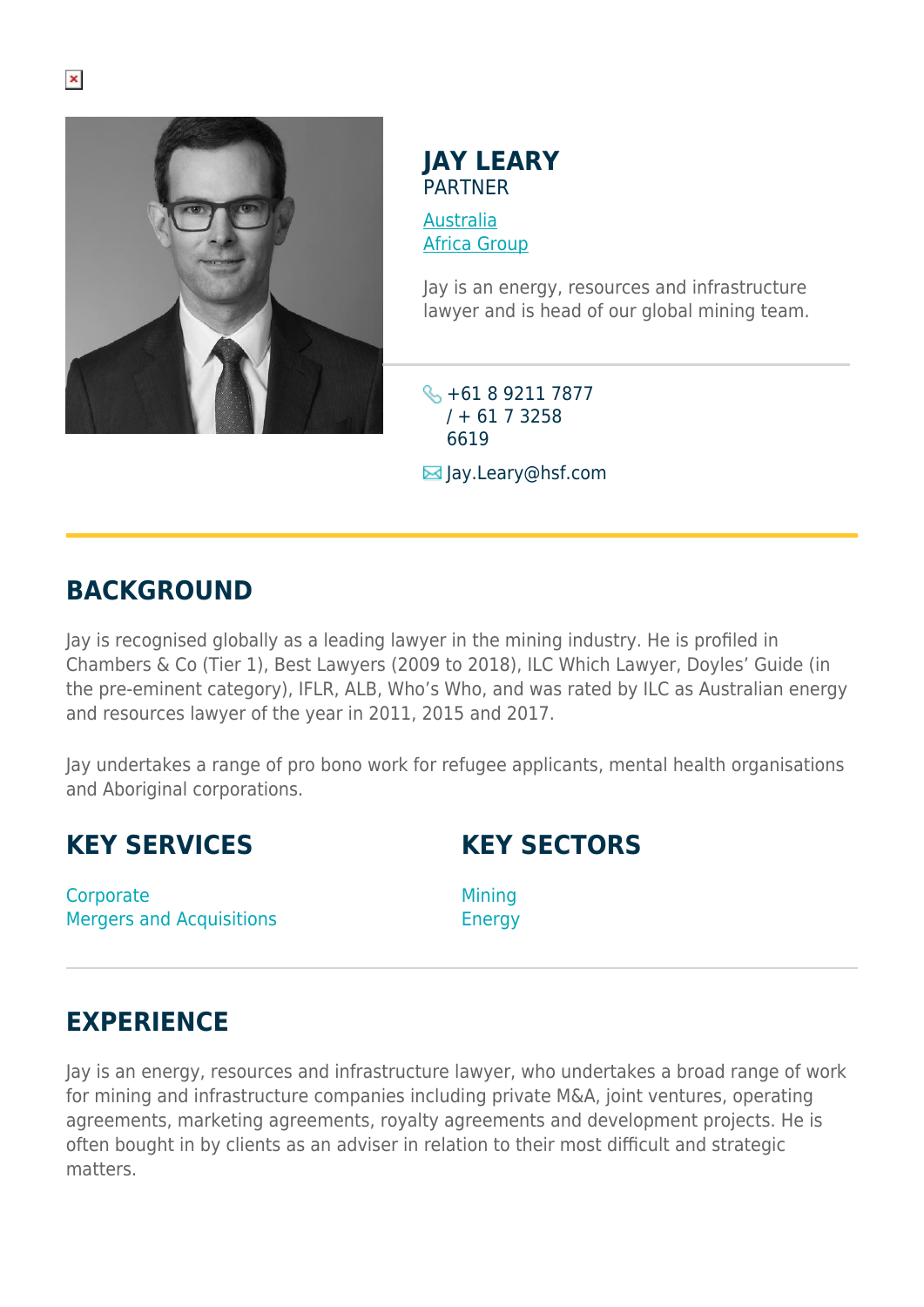As the global head of mining for Herbert Smith Freehills and the client relationship partner for BHP and South32, Jay has a deep understanding of the mining industry.

A small selection of Jay's experience includes:

## **Private M&A**

- advising Wesfarmers on the sale of the Curragh and Bengalla mines
- advising bidders in relation to recent sales processes run by Rio Tinto and Anglo American
- advising South32 on the acquisition of the Eagle Downs coal mine
- advising a consortium of 11 coal companies on their attempted purchase of the Central Queensland coal network
- advising SQM on its acquisition of a 50% share in a lithium deposit and creation of a joint venture

## **Strategic matters**

- assisted BHP in relation to the Samarco incident
- assisted a confidential mining company on restructuring arrangements
- advised Rio Tinto on its mineral sands developments in Madagascar
- assisted BHP on its demerger of South32

## **Operating agreements**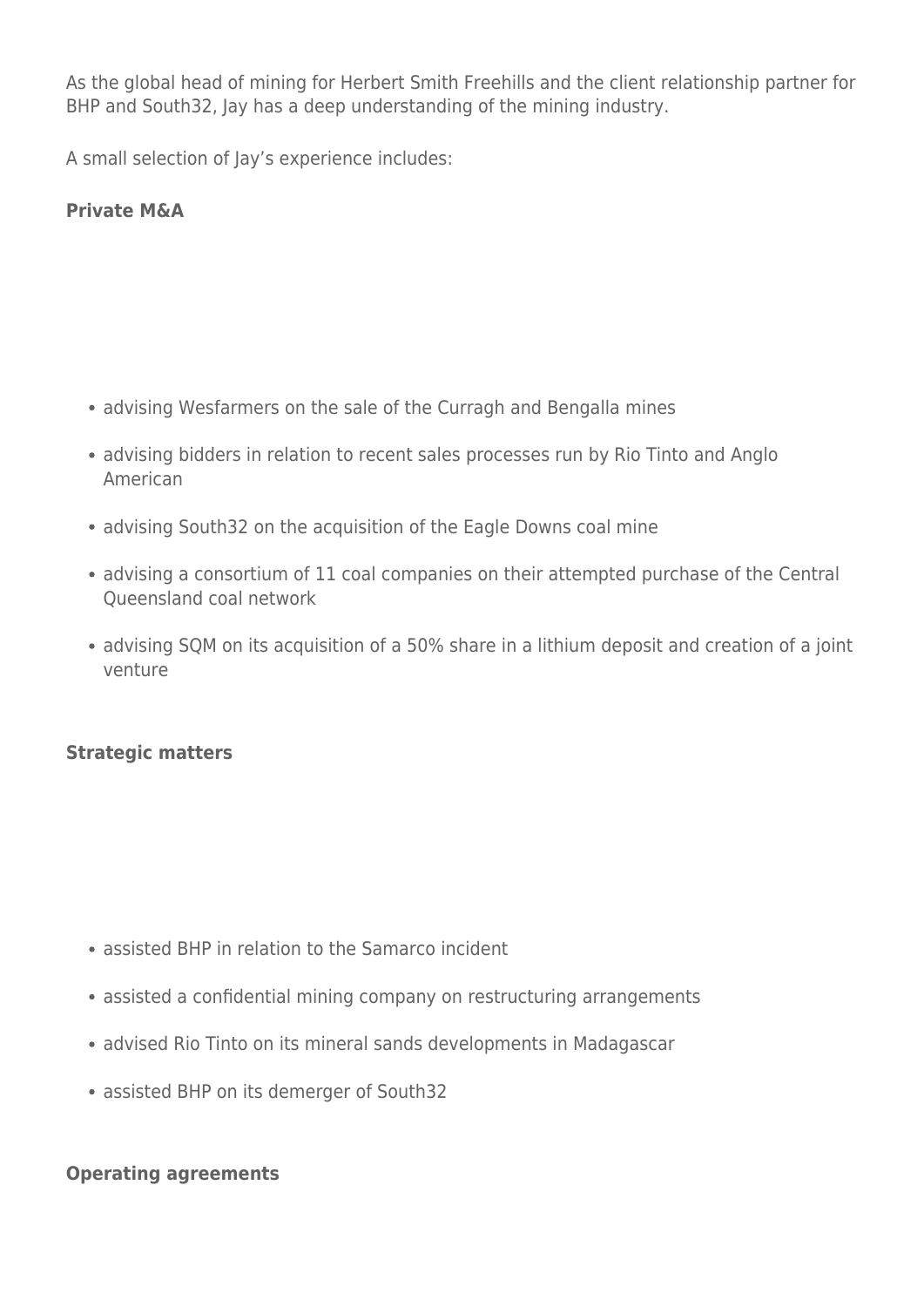- advised on numerous contract mining agreements and service arrangements for mining companies
- assisted Baralaba in establishing all agreements (service, supply and infrastructure) for the restart and operation of their coal mine

## **Project development**

- prepared EPCM, project management, EPC and construction agreements for mine developments and expansions
- drafted and negotiated the EPC and EPCM agreements for Santos' GLNG project, including LNG plants, gas transmission line and gas field development

## **Rail and port**

Jay acts extensively for coal companies in relation to Aurizon's Central Queensland coal network, ARTC's Hunter Valley network, and the DBCT, GPC, Wiggins Island, Abbot Point, PKCT, NCIG and Port Waratah coal terminals

**Port and rail access**